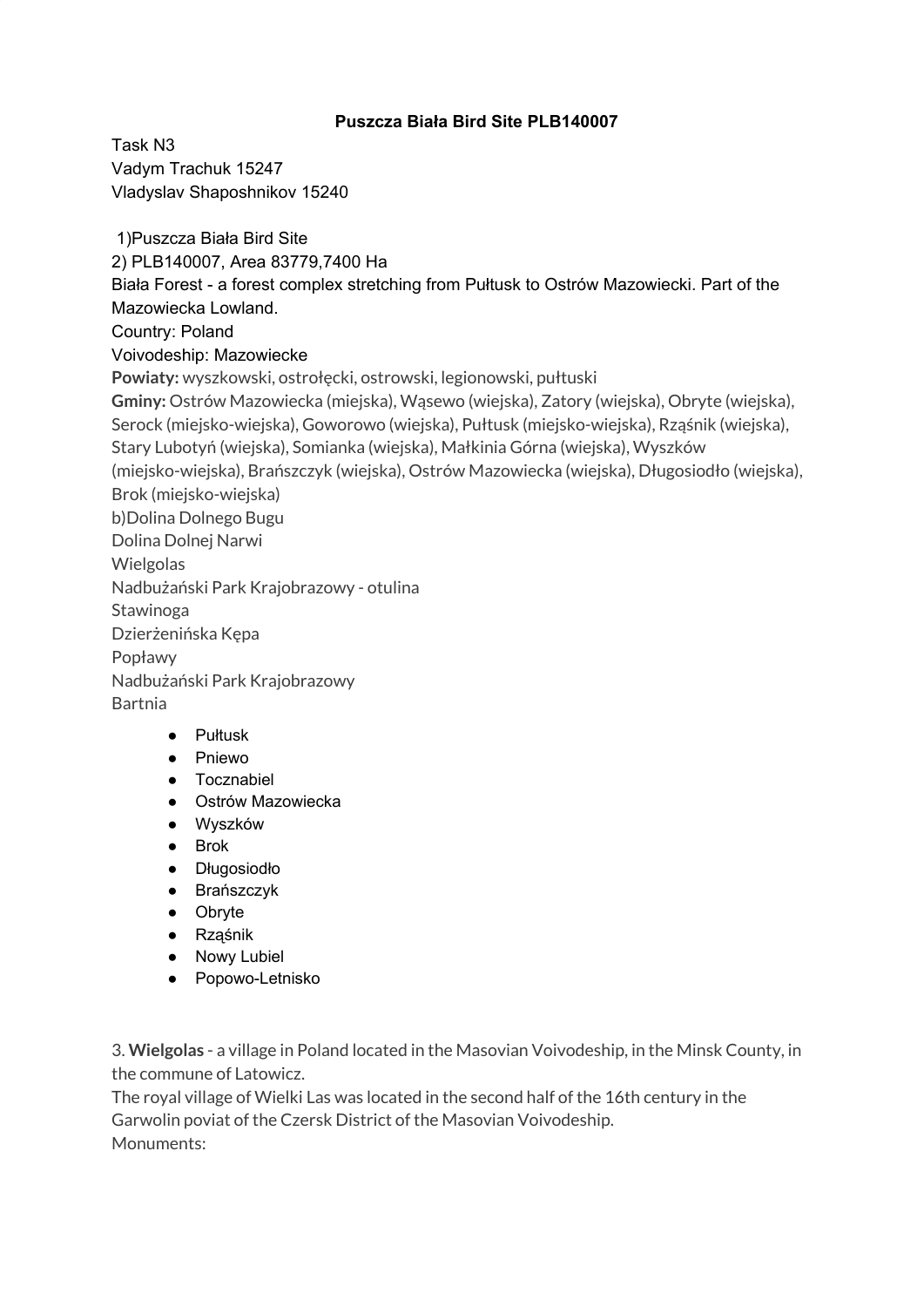**Chapel ofthe Apparition** - erected in 1930-1934, thanks to the efforts of Fr. Stefan Antosiewicz, pastor of the Latowicz parish.

A red brick chapel by the Latowicz-Wielgolas road, erected in 1925 by Bohdan Wyleżyński in exchange for the lease of land belonging to the inhabitants of Wielgolas. A stone, pillar, plastered, whitewashed chapel, built in 1926 by Bronisław Dyła.

**The Czartoryski Palace** - brick, neo-Renaissance, plastered, rusticated at the corners, erected in the 18th century by the Czartoryski family on the site of a former wooden manor house. The building is partly one-storey, partly storey, basement, irregular, erected on a rectangular plan with a three-axis storey from the east, protruding from the front and from the garden. The interior layout of the rooms is two-bay, strongly transformed. Hip roofs, covered with sheet metal, and on the tower a hip roof with a tin helmet. The palace is surrounded by a picturesque landscape park from the first half of the 19th century with specimens of old trees, a large clearing, a pond and a hill.

**The Bartnia Nature Reserve** - a forest nature reserve created in 1977 in the Obryte commune], Zambski forestry, and the Pułtusk forest district.

The purpose of protection is to preserve a fragment of the natural pine stand which is the breeding place of the Gray Heron. The object of protection is pine stands of natural origin aged 140–170 years, preserved unchanged [2].

The regional name of the reserve "Czapliniec" comes from the gray heron nesting in its area. Unfortunately, as a result of the forest management conducted in the vicinity, the birds moved to the alder stand near the village of Pawłówek.

**Popławy** - a village in Poland located in the Masovian Voivodeship, in the Łosicki poviat, in the Stara Kornica commune. He neighbors with Wyrzyków in the Łosicki poviat.

A gentry village founded by the Popławski family. The first mention of 1528.

Believers of the Roman Catholic Church belong to the parish of the Motherhood of the Blessed Virgin Mary in Łuzki.

In the years 1975–1998 the town was located in the Bialskopodlaski Province. Stawinoga Nature Reserve - a fauna nature reserve located near the village of Stawinoga, in the municipality of Zatory, in the Pułtusk poviat (Mazowieckie province).

**Stawinoga Nature Reserve -** a fauna nature reserve located near the village of Stawinoga, in the municipality of Zatory, in the Pułtusk poviat (Mazowieckie province). The reserve was established by ordinance of the Minister of Forestry and Wood Industry of December 3, 1981. It covers ponds, forests, wastelands and meadows with a total area of 145.9754 ha (the appointing act provided 146.51 ha). Forests covering an area of over 31 ha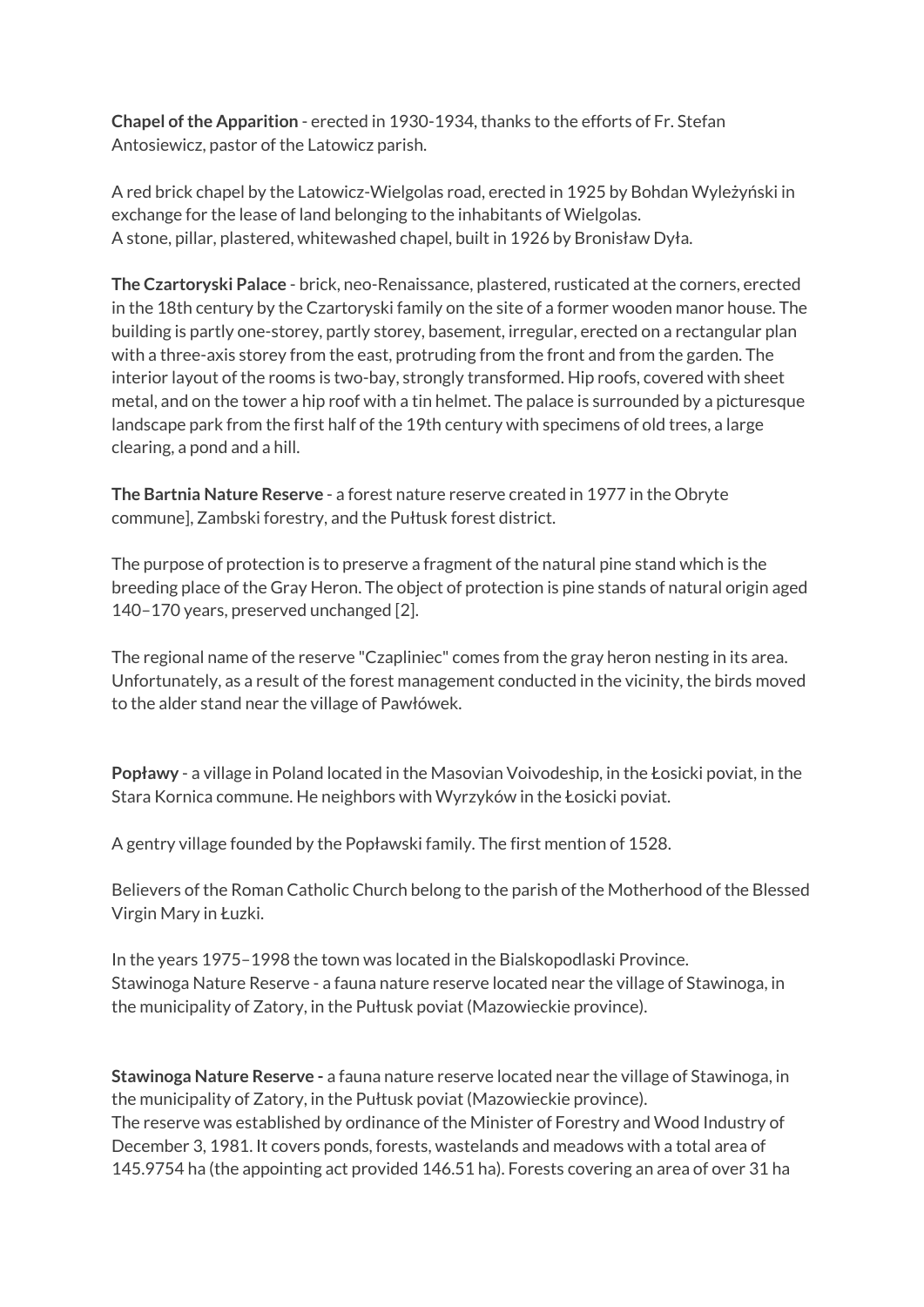are managed by the Pułtusk Forest District, ponds, other forests and wasteland - the Polish Angling Association in Wierzbica, and the meadows are the property of the Treasury.

The purpose of protection, according to the invoking act, is to preserve breeding sites of numerous bird species related to the water-marsh and forest environment, as well as resting places and feeding grounds for migratory birds.

## **Animal groups: Birds**



**And a lot of different kinds of birds. It's a terrestrial area.**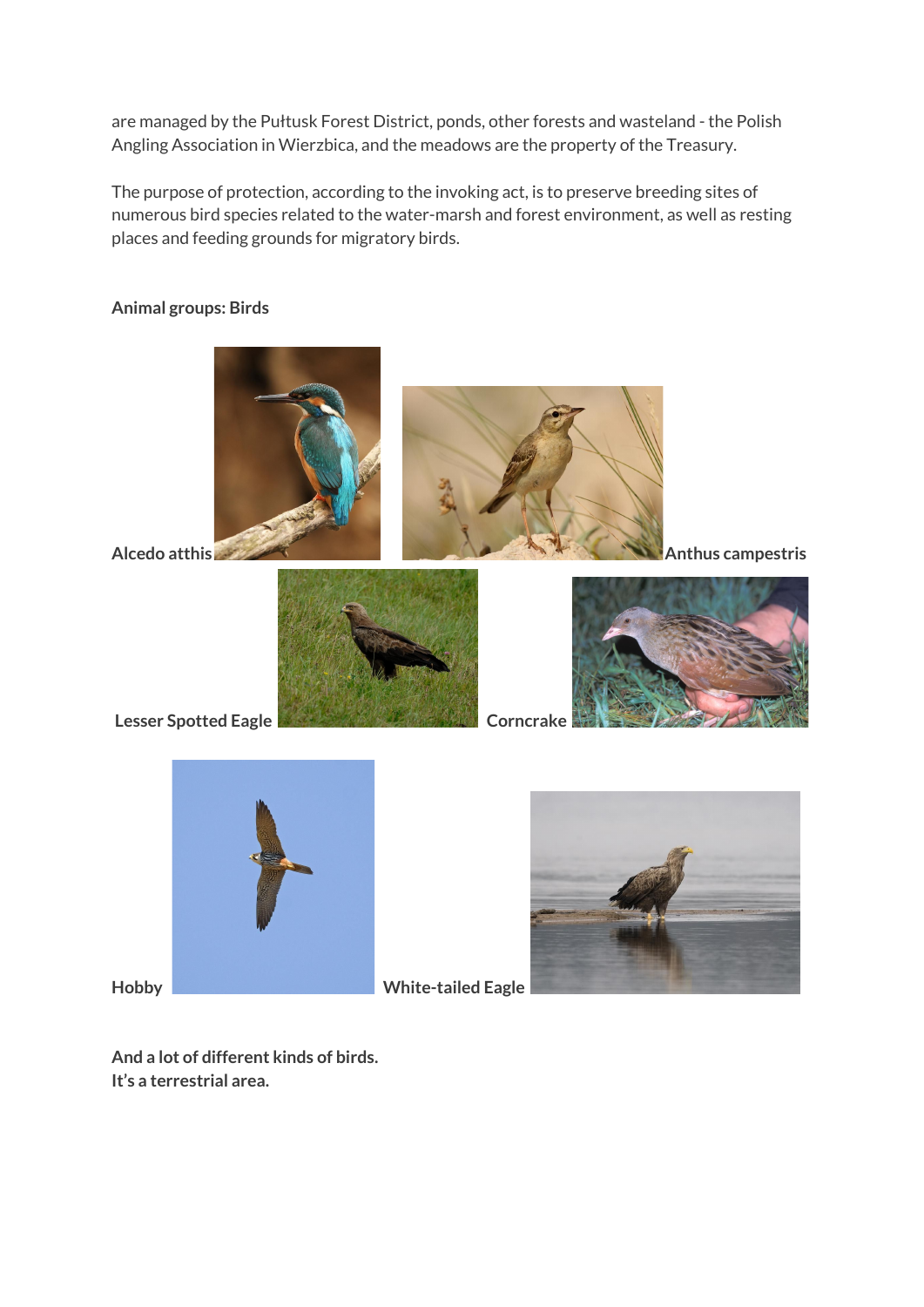

**Dominated by pine stand (over 90%)**

**This area is popular and interesting with bird watching, ecotourism, sustainable tourism and activity tourism.**

## **4. Nature**

The Bug River Landscape Park ( is a protected area (Landscape Park) in east-central Poland, and one of over a hundred Polish Landscape Parks. The Park lies within Masovian Voivodeship, on the Bug River. It includes part of three Polish, historical regions: Kurpie, Masovia and Podlasie. The Park covers an area of 741.36 square kilometres plus 395,35 square kilometres of protection zone. Within the Bug Landscape Park, fourteen nature reserves have been established with a further three planned. Included within those reserves are seven forests, three bird reserves, and two flower reserves. The name of the Bug River is derived from an old Slavic word for "wetland".), rivers - Narew and Bug, Their tributaries (Brok, Struga, Truchełka, Turka and Wymarkacz), reserves (Bartnia, Popławy, Wielgolas) **Cultural and events**

**DWÓR MOŚCIBRODY**(The place cultivates the character of a nineteenth-century landed gentry seat. The manor house has been restored under the watchful eye of a monument conservator and equipped with stylish furniture from the era. The place is surrounded by fish ponds of the area 100 ha with over 150 years of tradition of carp farming)

**HOTEL ZAMEK PUŁTUSK** (The 15th-century Pułtusk Castle was rebuilt after a lot of damage in the Renaissance style and currently enjoys hotel guests with unique architecture and comfortable rooms. The restaurant is dominated by exquisite dishes of Old Polish cuisine, in particular hunting cuisine)

**KAROLIN** (The Palace and Park Complex in Carolina is a modern cultural and recreational center with an event hall for 540 spectators, where concerts take place)

**MŁYN GĄSIOROWO** (The Village Inn famous for its regional food. The atmospheric walls of the former mill, where exceptional weddings take place) W powiecie ostrowskim znajduje się wieś Zuzela (warto się tu zatrzymać, by odwiedzić nieduży drewniany domek, w którym urodził się wielki Polak: Stefan Wyszyński (1901−1981) − arcybiskup, metropolita warszawsko-gnieźnieński, kardynał, prymas Polski, nazywany Prymasem Tysiąclecia.)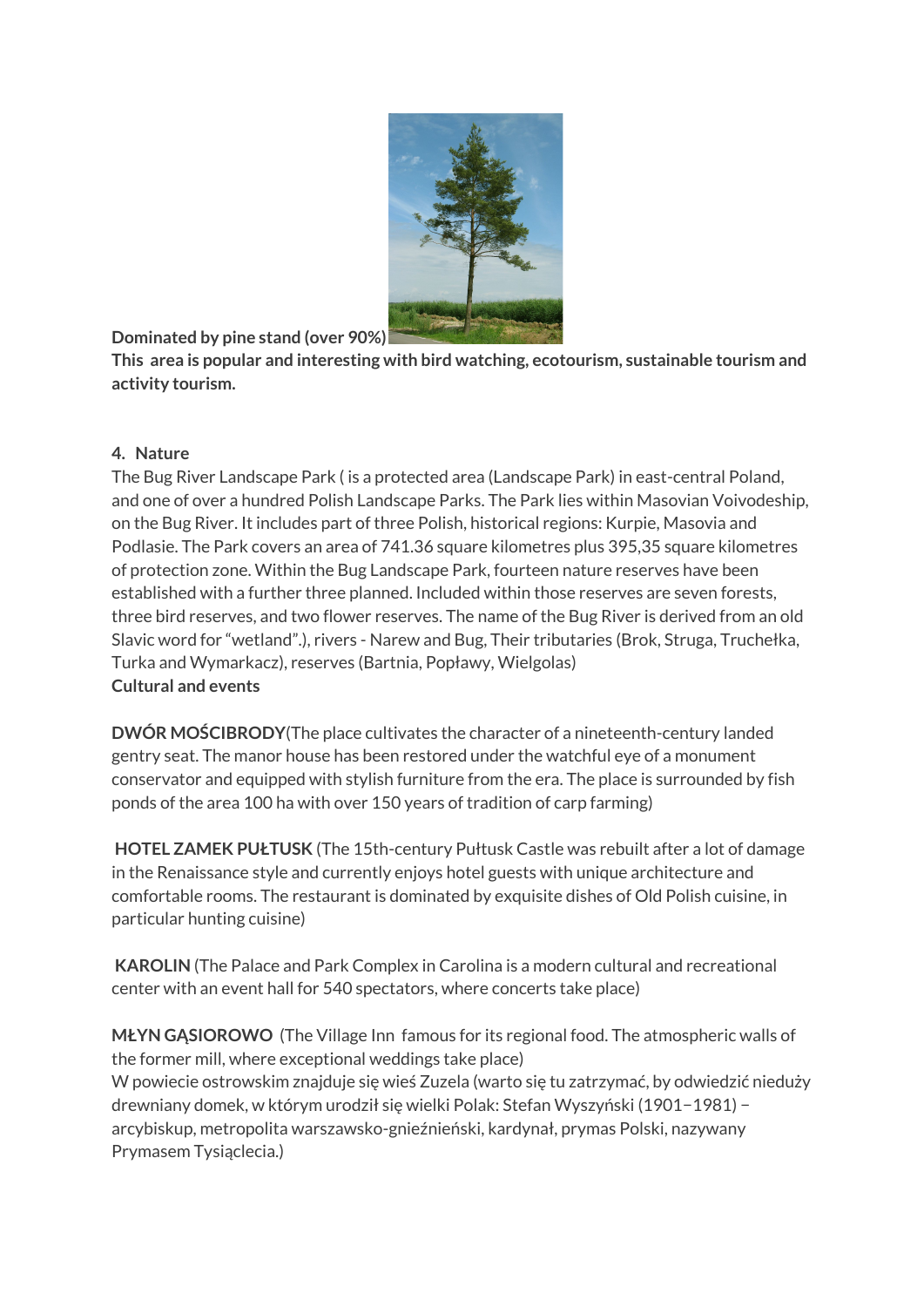**Muzeum Regionalne w Pułtusku** (Początkowo muzeum gromadziło głównie zabytki związane z rzemiosłem artystycznym. W tym okresie wzbogaciło się o wyroby konwisarskie, tkaniny i meble. Od lat 90. XX w. instytucja gromadzi zabytki związane z historią miasta i regionu. Od 2011 r. Muzeum Regionalne posiada dwie siedziby: wieżę ratuszową oraz dolną kondygnację kamienicy przy ul. Rynek 36.)

**Landscape of the Mazowiecka Lowland** (it is diversified by the valleys of the rivers: Bug, Narew and Liwiec, as well as the forests of the Biała and Kamieniecka Forests. In Długosiodło (next to the church) stands six hundred year old pedunculate oak "Jan" with a circumference of 680 cm. The oldest monuments include: the parish church from 1793 and the Wazów obelisk from 1655 in Wyszków, the church from 1758 (class 0 monument) with a wooden belfry from 1768 in Barcice, the church from 1833 in Brańszczyk, the palace from the eighteenth century in Dębinki, a manor complex from the eighteenth century in the village of Głuchy, in which Cyprian Kamil Norwid was born, a wooden house from the mid Eighteenth century in Jasieniec (under No. 9), the palace complex in Kręgy from the first half Of the nineteenth century, a church from 1836–1866 and a palace complex from 1872 in Niegów, a palace from the 18th century and a presbytery from 1838 in Popowo Kościelny and a church from 1880 in Poręba.)

**AGROTURIST FARM MARIA AND ANDRZEJ ADAMSCY** (OFERTA: nauka jazdy konnej: dla początkujących – na lonży w ringu o średnicy 12 m; dla lepiej jeżdżących – na dużej ujeżdżalni 200x20 m oraz wyjazdy w teren.)

**Events**

**WARSAW - 18th INTERNATIONAL PIANO COMPETITION FRYDERYK CHOPIN WARSZAWA – NOWY ŚWIAT I KRAKOWSKIE PRZEDMIEŚCIE WEEKENDOWYM DEPTAKIEM WARSAW - SHOWS IN THE FONTANN ONLINE MULTIMEDIA PARK WARSAW - INAUGURATION OF CHOPIN CONCERTS ON THE INTERNET http://mazowsze.travel/wydarzenia**

**5. In Puszcza Biała the are a lot of villages and towns, it means thatthere a numerous of hotels, villas, guesthouses, and resorts.**

**Ostrów Mazowiecka: Usługi Hotelowe "17"-ul. Lubiejewska 158** Orion - ul. Słoneczna 2 Tawerna Akropolis - 143 Małkińska

Pułtusk: SmartMotel -Jezewo 5 Hotel Milord-Kleszewo 43 Hotel Baltazar - ul. Baltazara 41

Wyszków: Willa na Skarpie- ul. Na Skarpie 14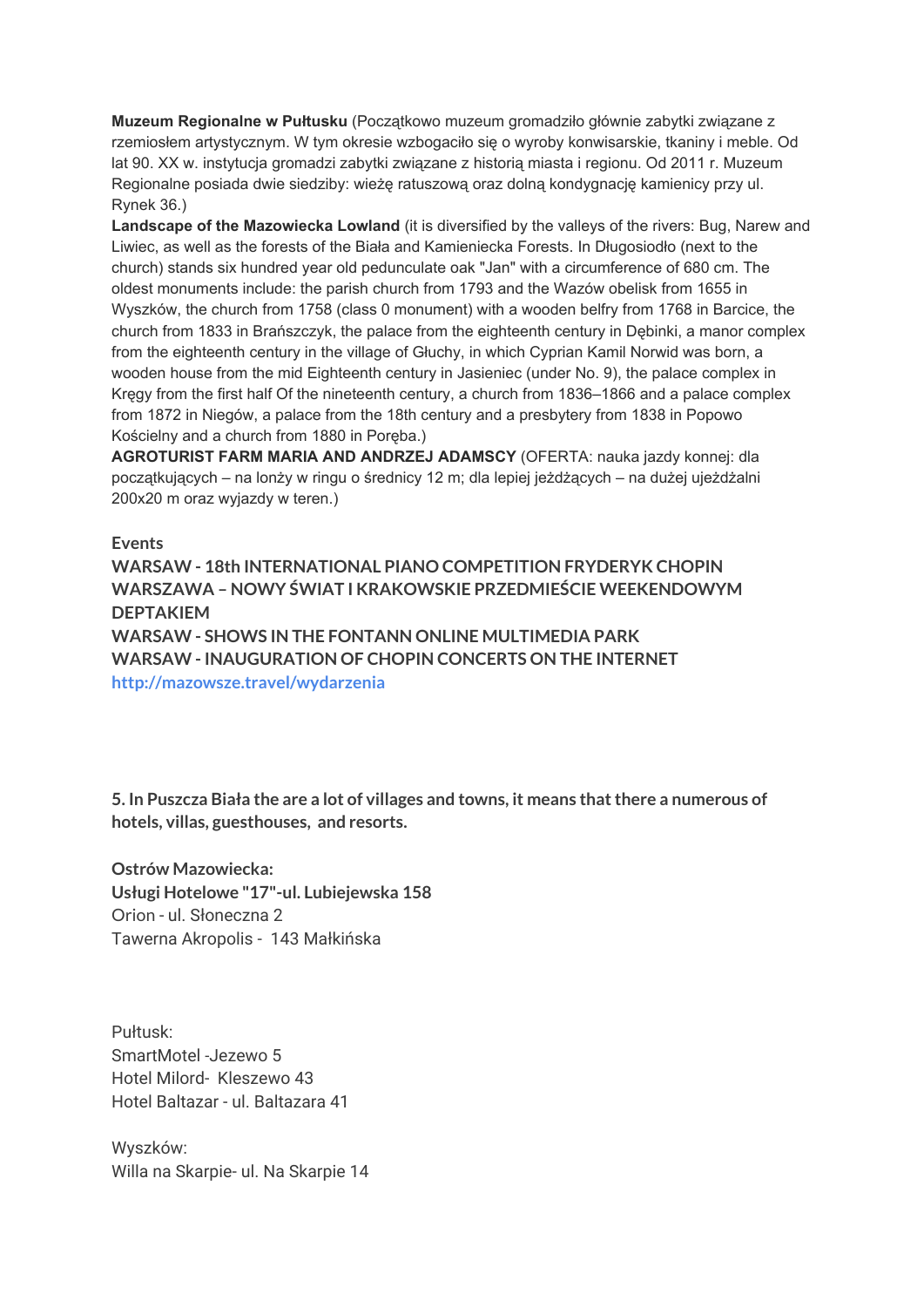Leśny Dworek- al. Wolności 42 Hotel Zajazd Bias- ul. Warszawska 1

Rezerwat przyrody Stawinoga Gospodarstwo Agroturystyczne Przytulnie Domki kempingowe rezerwat przyrody Stawinoga Kempingi rezerwat przyrody Stawinoga

Rezerwat przyrody Popławy Dwór nad Narwią hotele rezerwat przyrody Popławy

b)Transport

Car- in this area a lot of roads: E67, E75, E77,S7. Train- we can get to different cities by train from Warsaw or other cities. From Warsaw we can take regional connection: R2, S1, N16, KM. Of course the are bicycle paths.

c) Restaurants

Bar "Penguin", Gospoda na "Cyplu", Zamek Pułtusk Dom Polonii, Zajazd Husarski, Restauracja Karmazynowa, Kamienica Pub, U Niedźwiadków.

Restauracja Tandem, Przystanek Sc Bar, Biesiadowo, Sushi Takeaway, Costa Gargana Pizzeria Italiana

Restauracja Centralna, Sensei Sushi Wyszków, Restauracja Wyszkowianka, Gościniec pod Jesionem Restauracja Wesela Catering Pokoje, Sapori Ricchi Ristorante, Bar Swojak Wyszków, Restauracja Marzenia Pietruszki.

d) other facilities/services wyszków Pomnik Żołnierzy Wyklętych i Ofiar Terroru Komunistycznego, Muzeum Regionalne w Pułtusku, Prywatne Muzeum Sztuki Ludowej. Muzeum Etnograficzno-Historyczne w Kamieńczyku. Skansen im. Marii Żywirskiej w Brańszczyku ostrów mazowiecka Muzeum Kresów i Ziemi Ostrowskiej, Muzeum Dom Rodziny Pileckich, "Jatki" MDK Ostrów Mazowiecka, Old Jewish Cemetery, Ostrow Jewish community memorial.

6. Hiking Bicycle routes Roads, motorways Sailing Bird watching Ecotourism Sustainable tourism Activity tourism Agrotourism Regional tourism Domestic tourism Kayaks There are horse farm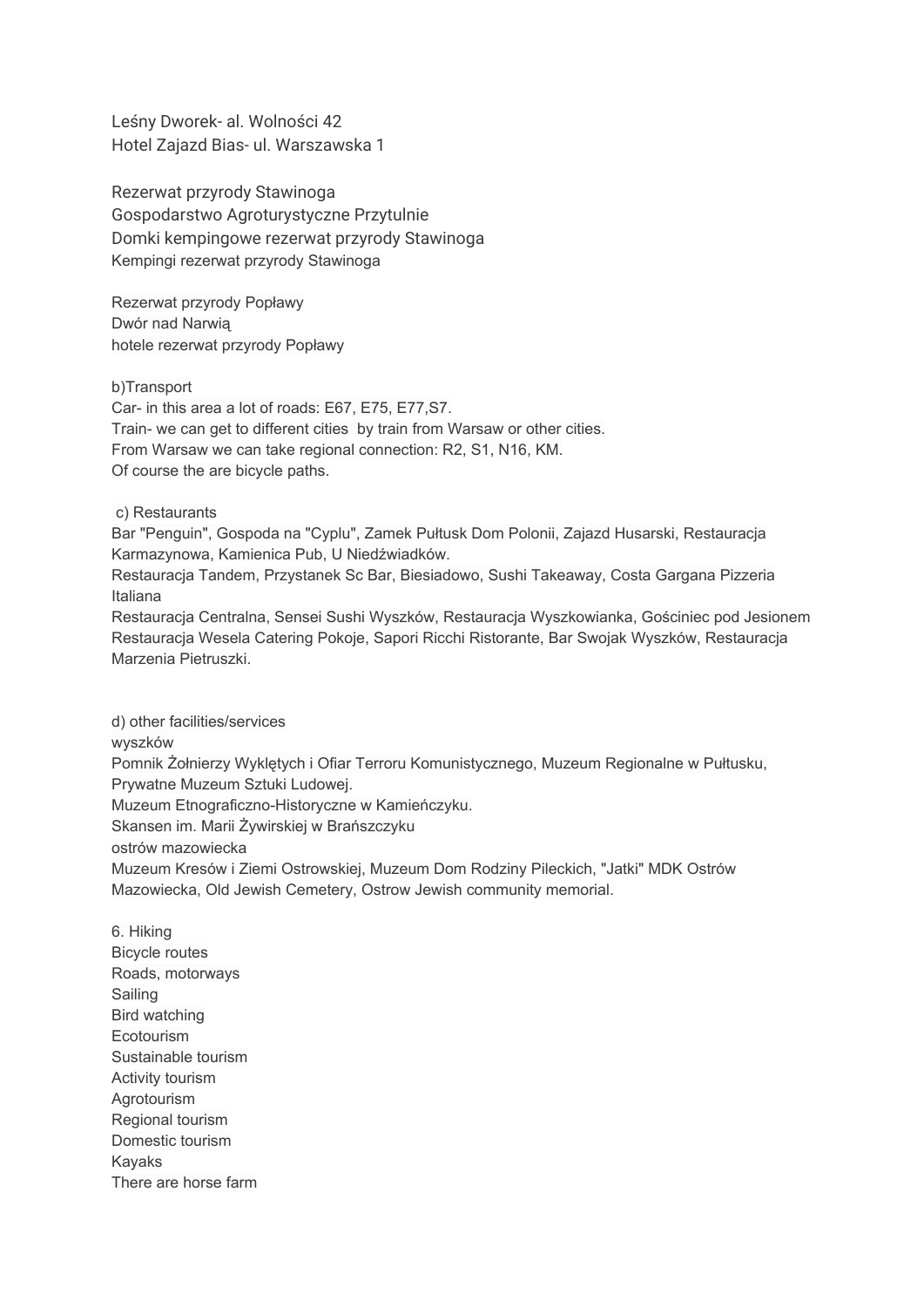7.Negative impacts K03.04- predation E01,03- dispersed habitation J02,01- landfill, land reclamation and drying out , general G05,05- intensive maintenance of public parcs/cleaning of beaches A03,03- abandonment /lack of mowing D01,02- roads, motorways B01- forest planting on open ground A10- restructuring agricultural land holding A03,01- intensive mowing or intensification A10,01- removal of hedges and corpses or scrub Positive impacts A04,02- non intensive grazing A03,02- non intensive mowing B02,01- forest replanting A01- cultivation

B0,2- forest and plantation management & use

8. For this site RDOŚ made program for increasing forest cover.

General assumptions of the project were specified by the Employer in the Material Specifications Terms of the Order. According to them, in the Program for increasing forest cover for the Puszcza Biała Voivodeship

Mazowiecki by 2021 should include the following issues.

Area size of afforestation tasks in the voivodeship and in individual

communes and poviats. Afforestation location should include:

• reducing the fragmentation and dispersion of forest complexes;

• creating ecological corridors between larger forest complexes;

• connecting them with areas with ecological functions, eg Natura 2000.

Rules in Nature Reserve which are located in Puszcza Biała.

In nature reserves, it is prohibited to destroying plants, gathering mushrooms and undergrowth, capturing and killing wild animals, disturbing silence or obtaining rocks, fossils, minerals and ambers. Additionally, climbing, exploring caves and water reservoirs, camping, or burning bonfires and tobacco products are prohibited on the reserve, unless the regional director for environmental protection has designated places where it is allowed.

Most importantly, however, there is a ban on walking, cycling, skiing and horse riding in nature reserves, except for routes and routes designated by the regional director for environmental protection. In practice, this means that unless such routes have been designated in a given reserve, you cannot stay on its territory without the consent of the relevant regional director for environmental protection.

Permission to derogate from the abovementioned bans may be issued by the regional director for environmental protection, if it is justified by the conduct of scientific research, educational, cultural, tourist, recreational, sports or religious purposes and this will not have a negative impact on the nature reserve. A person applying for such a permit is obliged to submit an application to the regional environmental protection directorate for a derogation from the prohibitions in force in the nature reserve. However, it should be emphasized that the desire to spend a weekend with family or friends will not be a sufficient justification to obtain such a permit.

Therefore, before we choose the nature reserve as our destination, we should make sure that its area has been made available to the public, and if so - let's find out how it can be used. For this purpose, please contact the relevant regional environmental protection directorate. If the reserve chosen by us